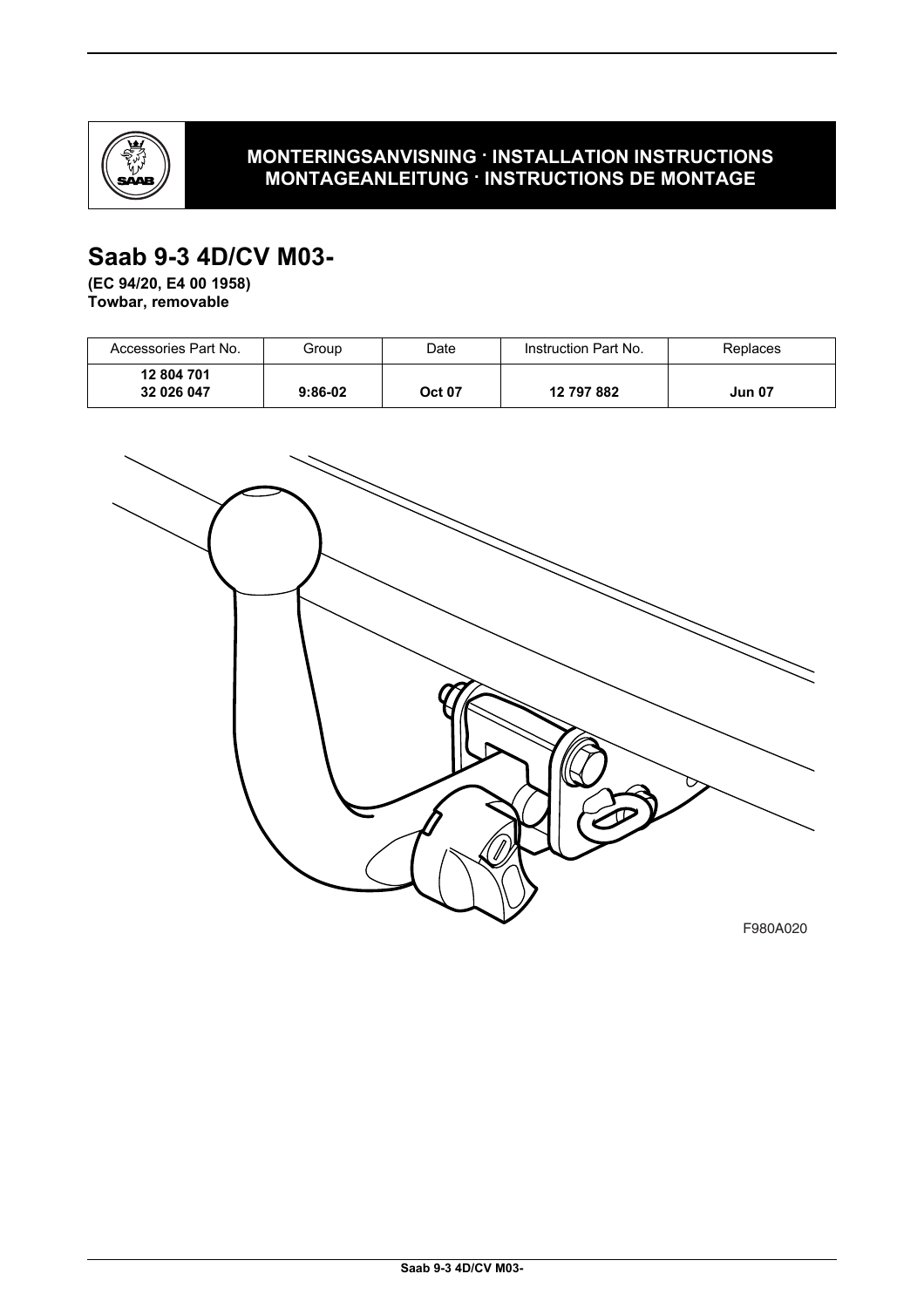

- 1 Body bracket
- 2 Ball unit
- 3 Screw (2)
- 4 Nut (x2)
- 5 Screw (x5)
- 6 Screw (2)
- 7 Nut (x5)
- 8 Socket holder plate
- 9 Reinforcing plate (x2)
- 10 Ball guard
- 11 Storage bag
- 12 Cover (purchased separately)
- 13 Key (x2)
- 14 Wiring harness (13-pin)
- 15 Screw (x3)
- 16 Nut (x3)
- 17 Cable tie (x4)
- 18 Electronic module
- 19 Fuse
- 20 Protective collar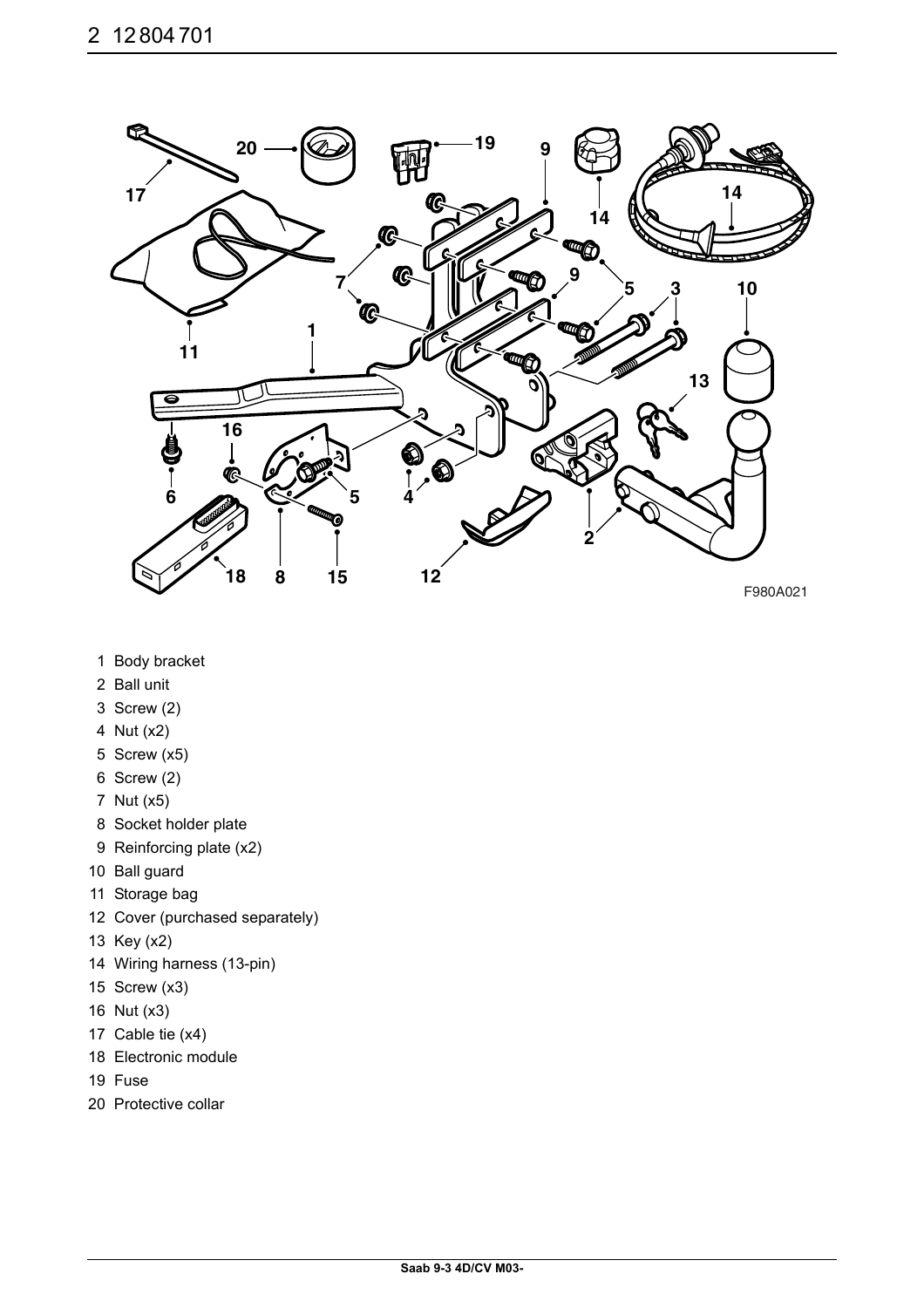## **Note**

Always check national legislation and regulations regarding mounting a towing bracket. Ensure that all requirements are complied with.

The towing bracket fulfils the requirements of 94/20/EEC.

#### **Maximum permitted trailer weight:**

Braked trailer: 1600 kg (3500 lbs.)

Trailer without brakes: 50% of the towing vehicle's weight (vehicle in running order), but no more than 750 kg (1650 lbs).

**Max. permissible towball pressure:** 75 kg

**Maximum D-value:** 8.91 kN

#### **Important**

The car must be inspected after the towing bracket is mounted. Show these instructions at the inspection.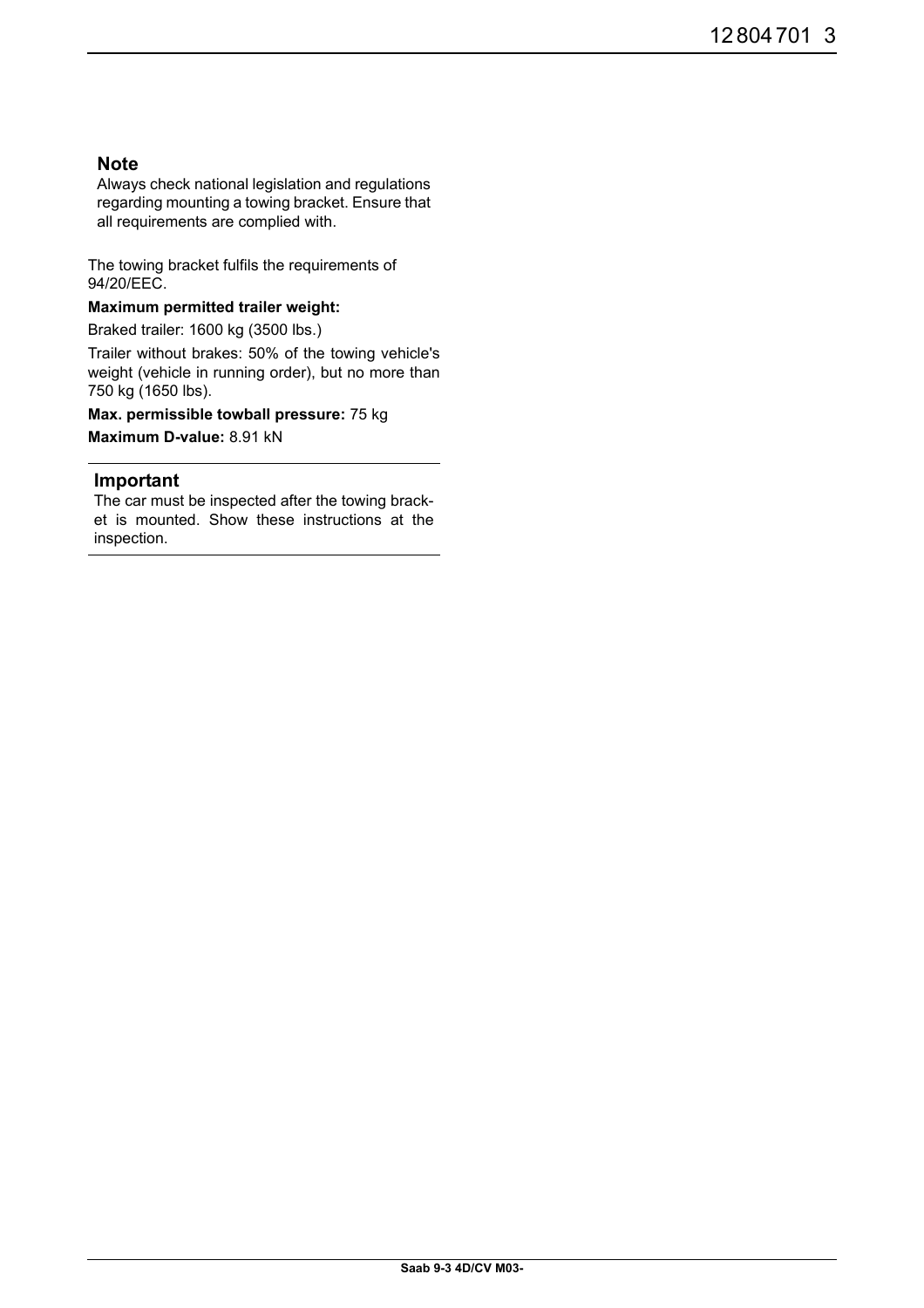

- 1 Raise the car.
- 2 Remove the two nuts holding the rear bumper air shield against the body and the two bolts holding the bumper shell against the wheel housings.
- 3 Lower the car and open the boot lid.

**CV:** Remove the carpet on the luggage compartment floor.

- 4 Remove the luggage compartment scuff plate.
- 5 **4D:** Remove the hatch in the luggage compartment left-hand side trim and lower the hatch on the right-hand side.
- 6 Remove the side scuff plate on the left-hand side.
- 7 Remove the clips for the left-hand side trim and fold the trim aside.

**CV:** Unhook the strap on the rear side of the side trim and remove the connector from the luggage compartment lighting. Remove the side trim.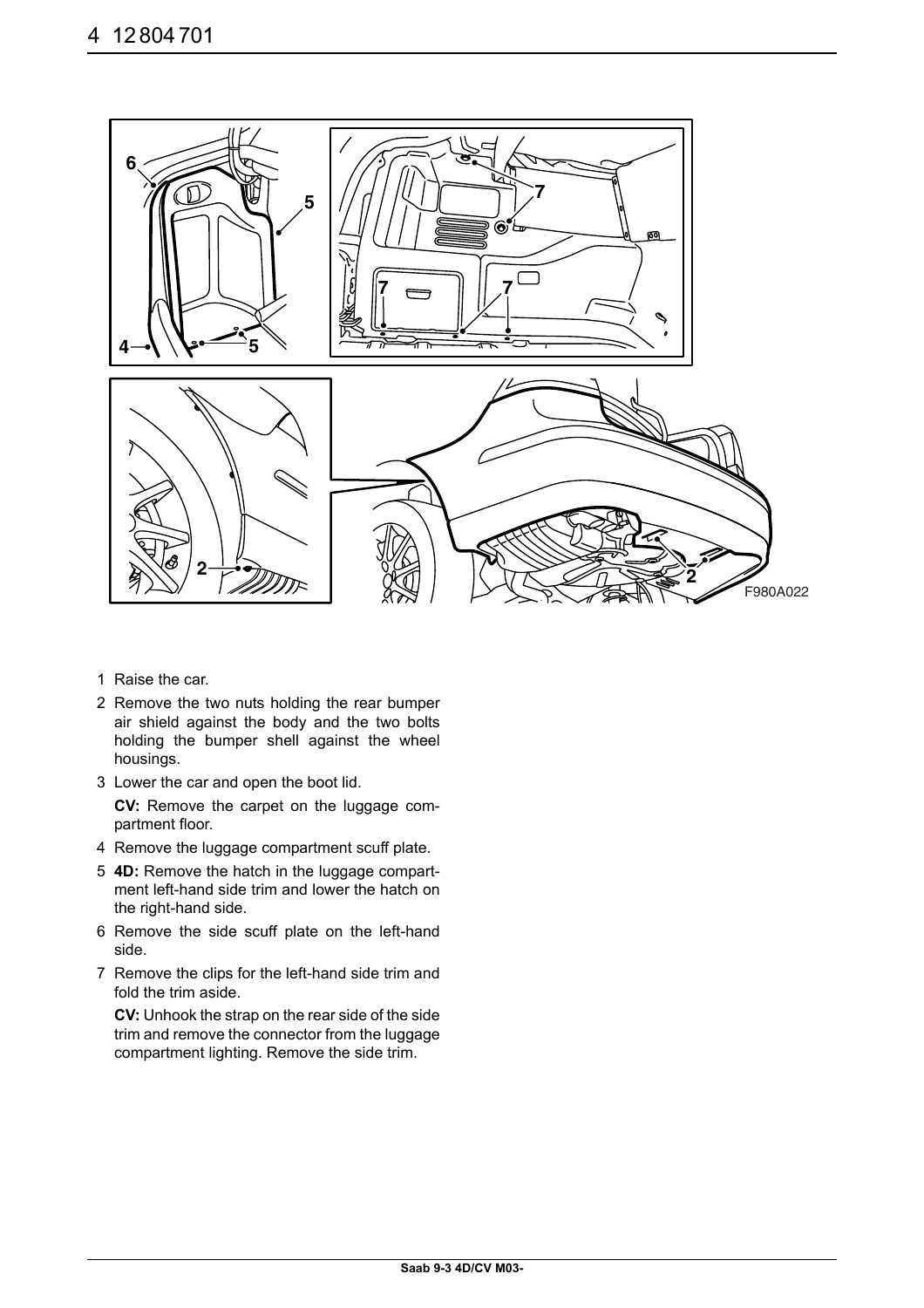

- 8 Remove the rear lamp clusters.
- 9 **SPA:** Unplug the connector.
- 10 Remove the bumper shell bolts that are located below the rear lamp clusters.
- 11 Remove the bumper bolts at the wheel housings.
- 12 Remove the bumper shell by pulling the sides outwards and then pulling the bumper shell rearwards.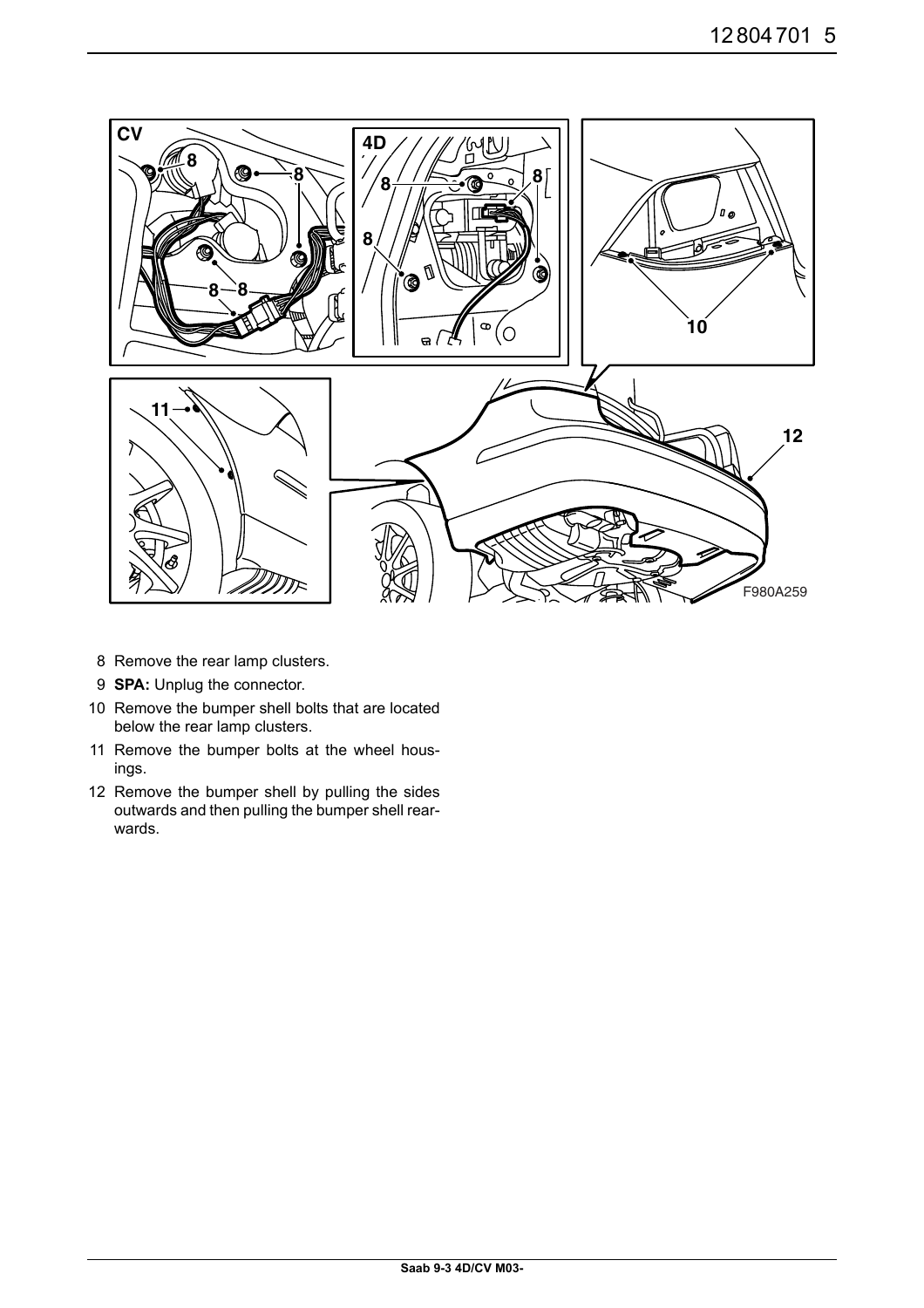

- 13 Secure the towbar with bolts and nuts together with the reinforcements in the four holes which are in the bumper member and raise the car.
- 14 Fasten the towing bracket in the floor under the spare wheel well.
- 15 Tighten the bumper member mountings against the body and the bolts and nuts holding the towing bracket against the bumper member and floor.

**Tightening torque, bumper member to body 50 Nm (37 lbf ft)**

**Tightening torque, towing bracket to bumper member 50 Nm (37 lbf ft)**

**Tightening torque, towing bracket to floor 50 Nm (37 lbf ft)**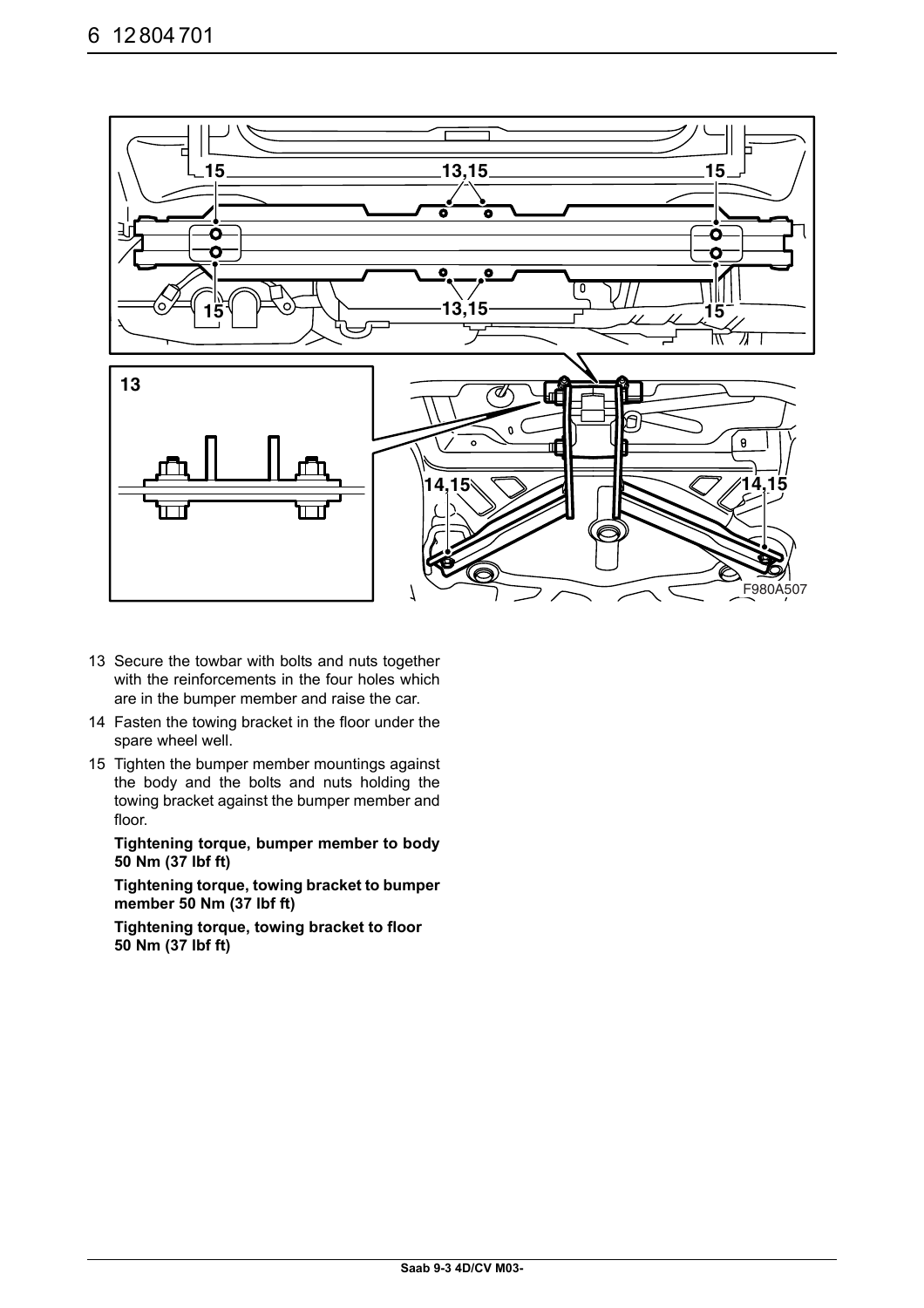

- 16 Remove the ball unit from the bracket by
	- a inserting the key in the lock and turning it clockwise
	- b pressing in the knob and turning it clockwise until it meets resistance and an audible "click" is heard
	- c lifting the ball unit up and pulling it rearwards.
- 17 Fit the ball unit bracket to the body bracket.

### **Important**

Insert the screws from the right.

**Tightening torque 90 Nm (66.5 lbf ft)**

18 Remove the rubber grommet.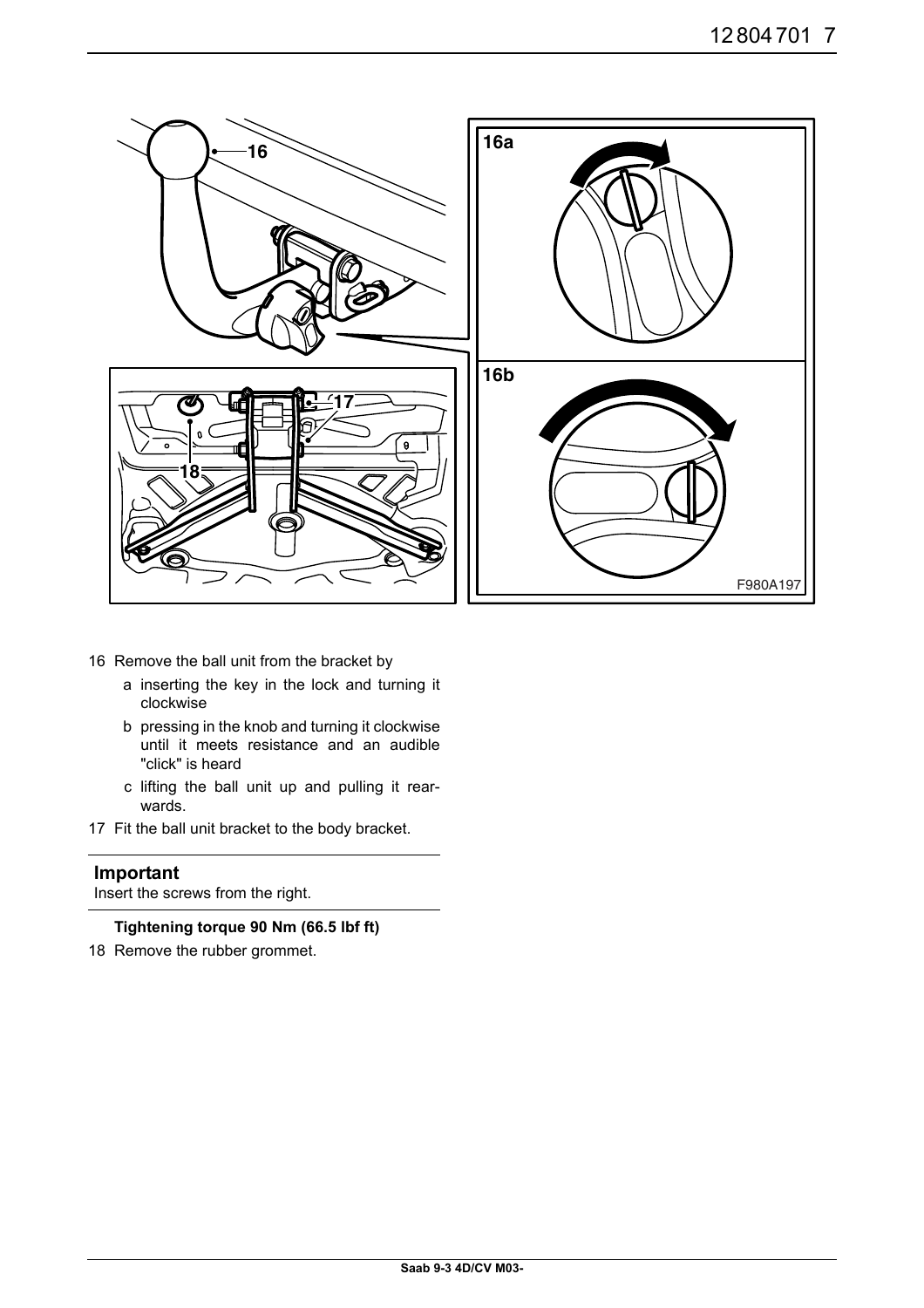

- 19 Insert the wiring harness through the hole in the body.
- 20 Fasten the wiring harness to the right-hand weld screw on the left-hand side of the towing bracket.
- 21 Fit the 13-pin connector to the connector holder plate. The cover should open upward.

#### **Important**

The seal between the connector and the connector holder plate must be correctly mounted and should not be folded in anywhere.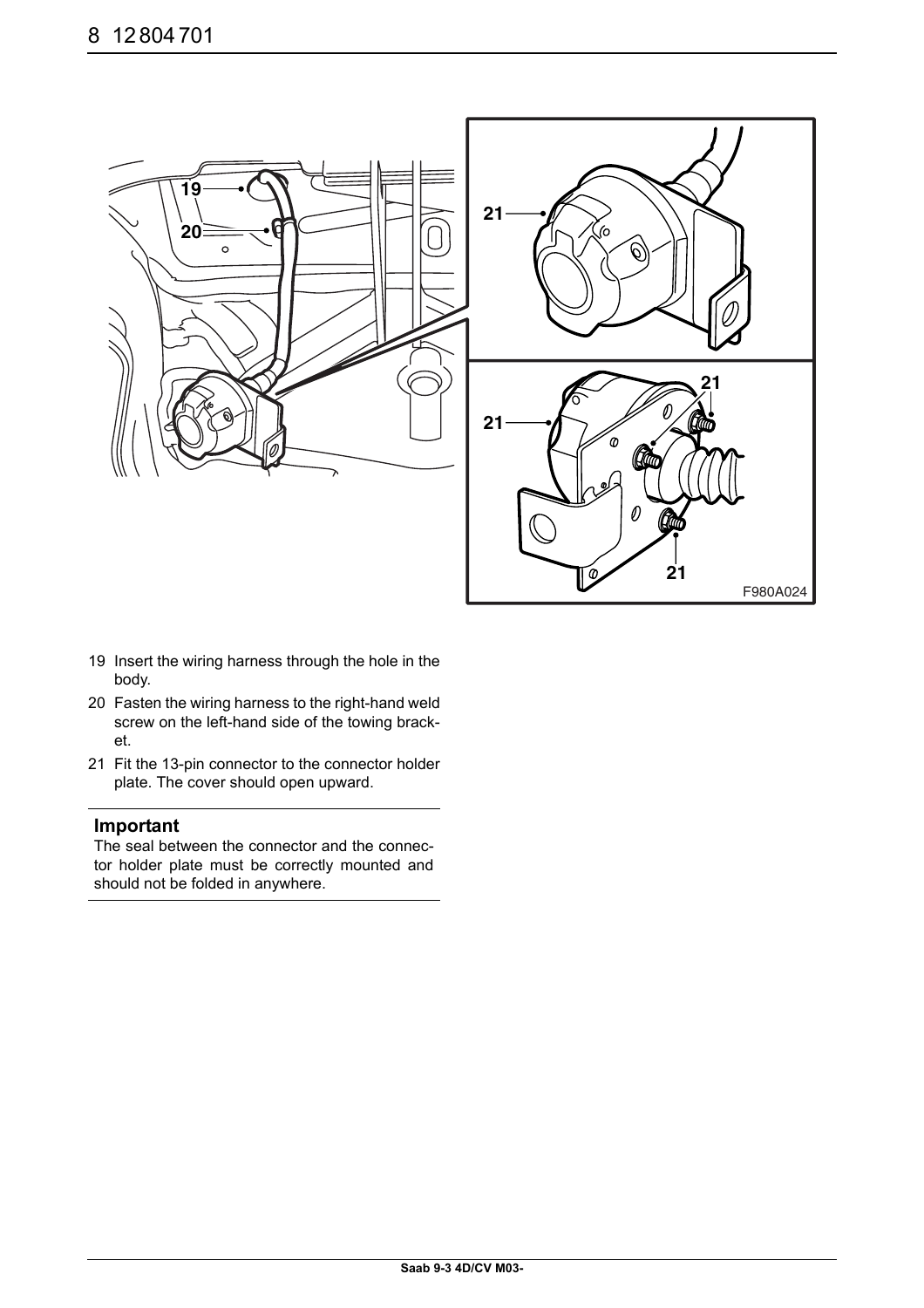



- 22 Lower the car and run the wiring harness along the other wiring harnesses towards the left-hand side of the car and to the REC.
- 23 Plug the wiring harness connector into the REC and secure the wiring harness with 4 cable ties.

#### **Important**

The blue/white (BU/WH) cable which is not connected in the connector must not be used, but must be secured together with the wiring harness in the nearest cable tie.

24 Fit the kit's electronic module in the REC and fit the fuse in position 8 in the REC.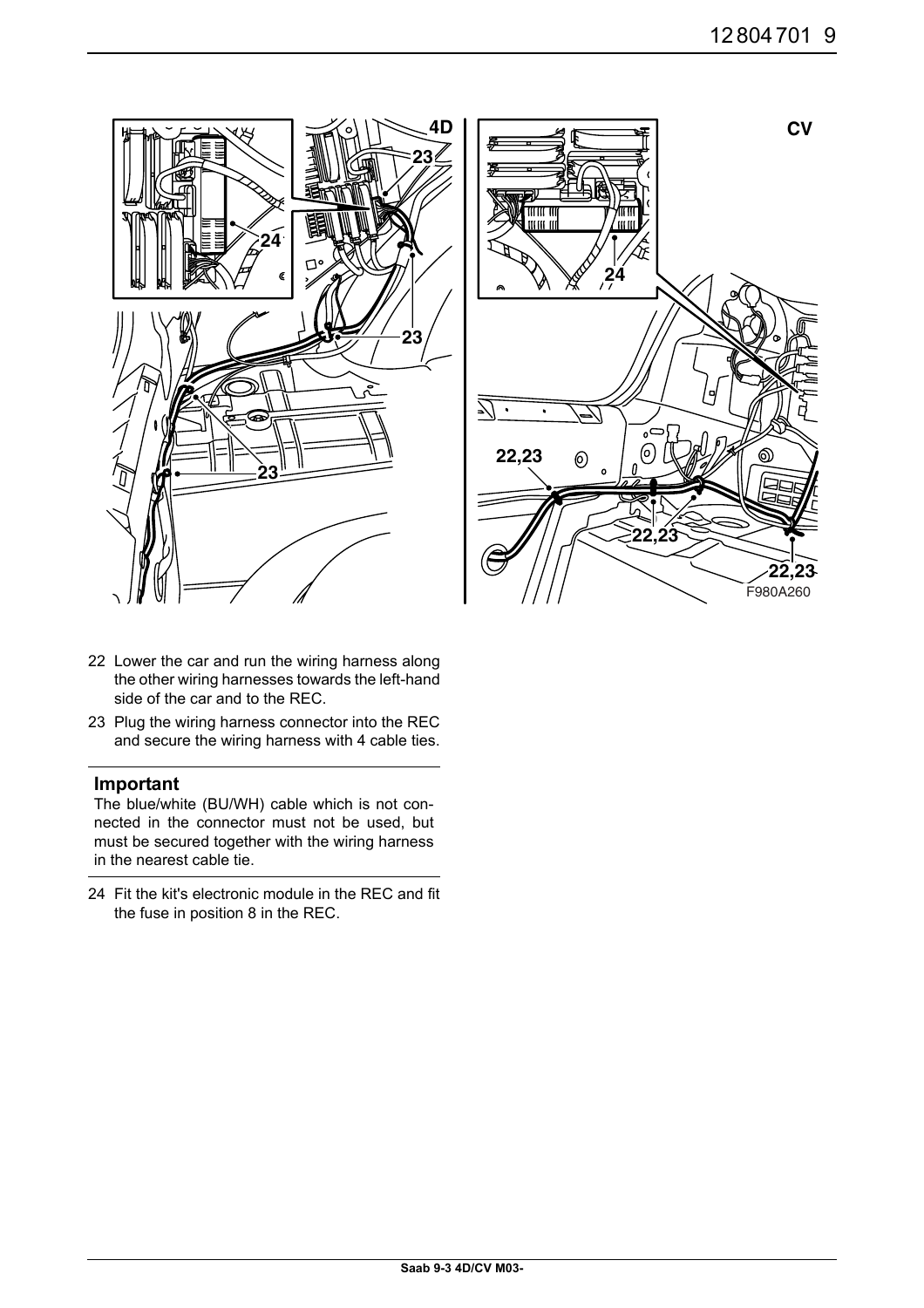

#### 25 **M03-07, cars without bumper skirt**

Cut/saw from the inside of the bumper, inside the reinforcement ribs in accordance with the marking (A).

## **WARNING**

Use of a saw and knife entails a risk of injury. Exercise caution when cutting. Check that the bumper shell is stably positioned before beginning to cut. Use personal protection equipment, such as protective gloves, safety goggles and hearing protection.

#### **Note**

The cut-out may need to be adapted to the towbar after fitting. Check that there is a small amount of play between towbar and bumper.

#### 26 **M03-07, cars with bumper skirt**

Cut/saw from the inside of the bumper, inside the reinforcement ribs in accordance with the marking (B).

## **WARNING**

Use of a saw and knife entails a risk of injury. Exercise caution when cutting. Check that the bumper shell is stably positioned before beginning to cut. Use personal protection equipment, such as protective gloves, safety goggles and hearing protection.

#### **Note**

The cut-out may need to be adapted to the towbar after fitting. Check that there is a small amount of play between towbar and bumper.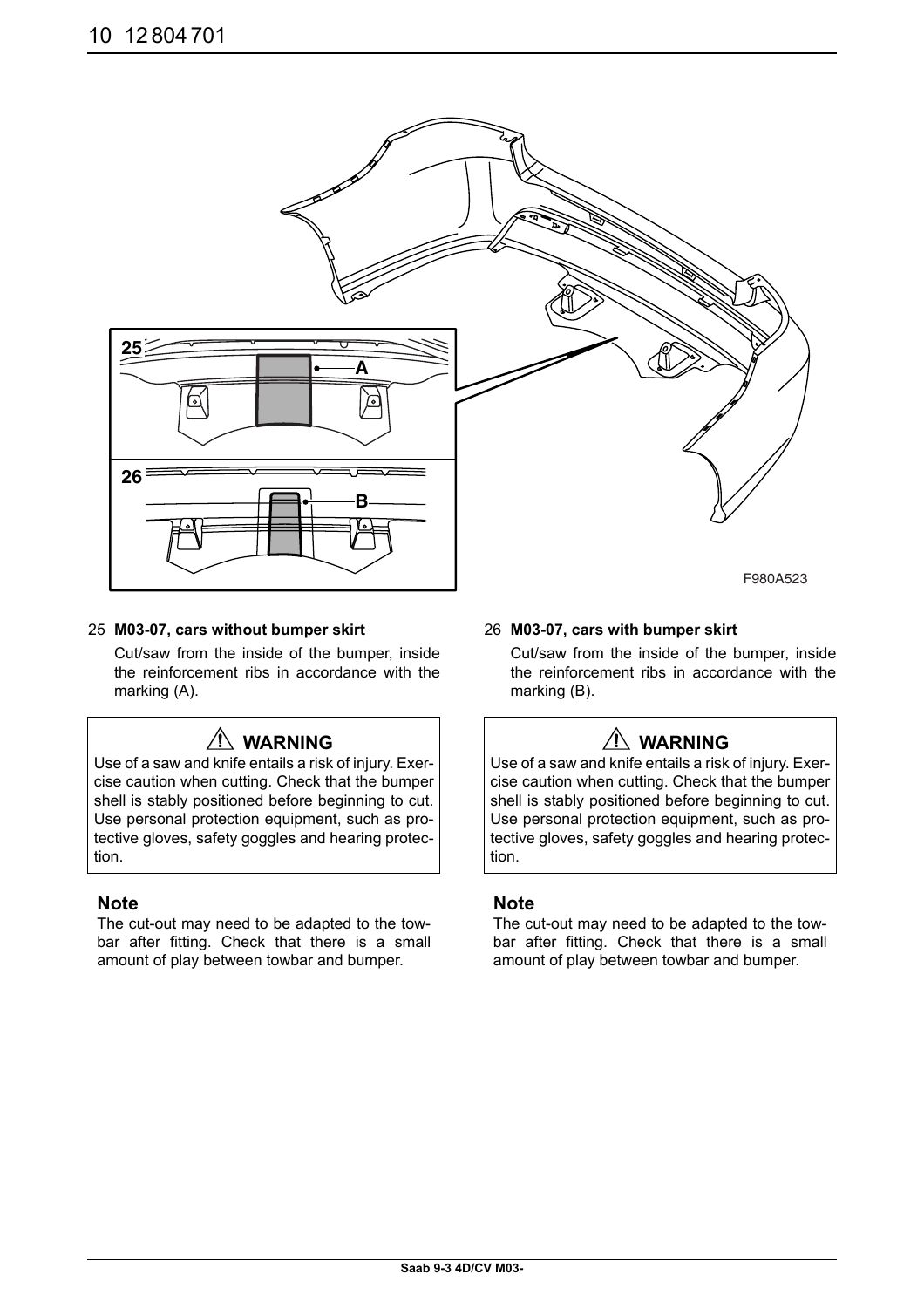

#### 27 **M08, cars without bumper skirt:**

27.1 Print out template 1 and cut out the template.

#### **Important**

Check that the size of the template corresponds with the specified dimensions after printing it out.

Create your own template if it is not possible to make the printout correspond with the specified dimensions.

- 27.2 Position template 1 (A) on the inside of the bumper shell against the upper marking and draw around the lower edge of the template.
- 27.3 Cut/saw from the inside of the bumper shell (B).

## **WARNING**

Use of a saw and knife entails a risk of injury. Exercise caution when cutting. Check that the bumper shell is stably positioned before beginning to cut. Use personal protection equipment, such as protective gloves, safety goggles and hearing protection.

### **Note**

The cut-out may need to be adapted to the towbar after fitting. Check that there is a small amount of play between towbar and bumper.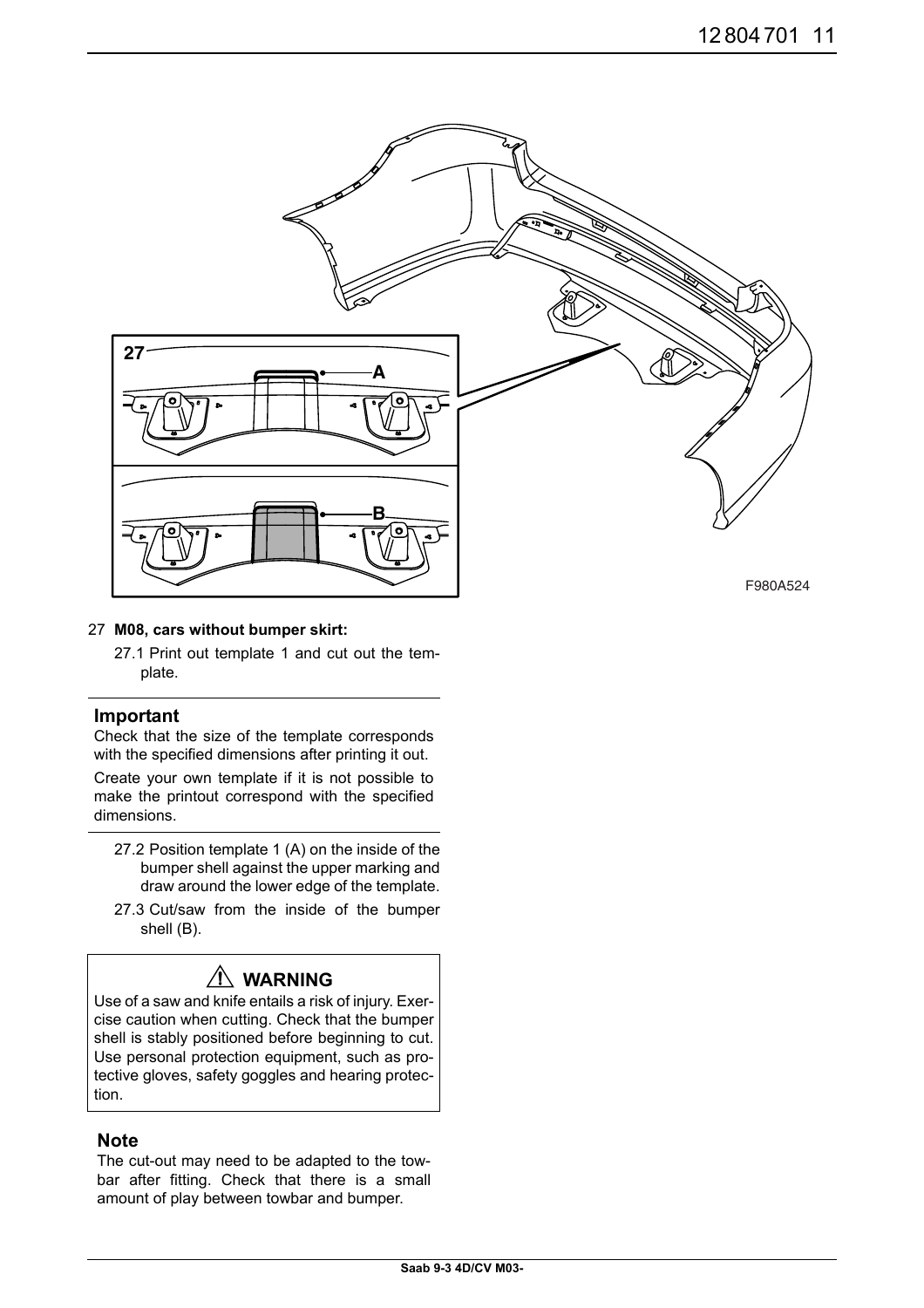

#### 28 **M08, cars with bumper skirt:**

28.1 Print out template 2 and cut out the template.

#### **Important**

Check that the size of the template corresponds with the specified dimensions after printing it out.

Create your own template if it is not possible to make the printout correspond with the specified dimensions.

- 28.2 Saw from the inside of the bumper in accordance with the outer markings up to (A).
- 28.3 Turn the bumper over.
- 28.4 Position template 2 (B) on the outside of the bumper skirt against the edge (C). Centre between the sawn grooves and draw around the template.

28.5 Saw from the outside of the bumper skirt in accordance with the marking (D).

# **WARNING**

Use of a saw and knife entails a risk of injury. Exercise caution when cutting. Check that the bumper shell is stably positioned before beginning to cut. Use personal protection equipment, such as protective gloves, safety goggles and hearing protection.

### **Note**

The cut-out may need to be adapted to the towbar after fitting. Check that there is a small amount of play between towbar and bumper.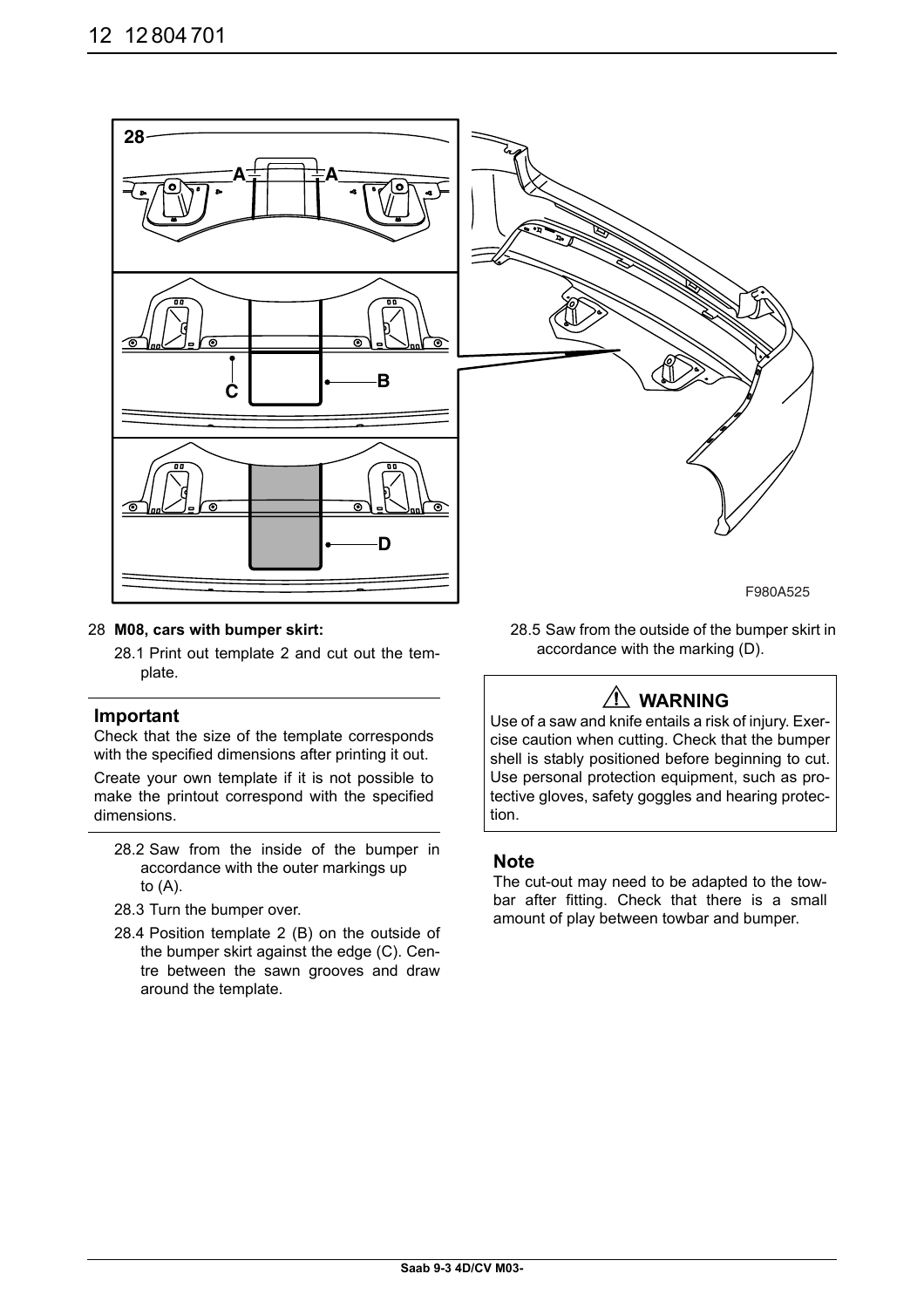

- 29 **SPA:** Insert and plug in the connector.
- 30 Fit in the two tabs of the bumper shell under the holders and the outer corners between the wheel arch liner and the mounting points at the wheel arches. Press the bumper shell into place.
- 31 Fit the bumper shell bolts that are located below the rear lamp clusters.
- 32 Fit the bumper bolts at the wheel housings.
- 33 Fit and connect the rear lamp clusters. Check the fit against the boot lid moulding.
- 34 Fit the left-hand side trim. **CV:** Connect the luggage compartment lighting
- 35 Fit the side scuff plate on the left-hand side.
- 36 Fit the scuff plate.

and hook the strap on.

37 **4D:** Fit the hatches in the luggage compartment side trims.

**CV:** Fit the carpet on the luggage compartment floor.

- 38 Raise the car.
- 39 Fit the two nuts holding the air shield of the rear bumper against the body. Fit the two screws holding the bumper shell against the wheel housings.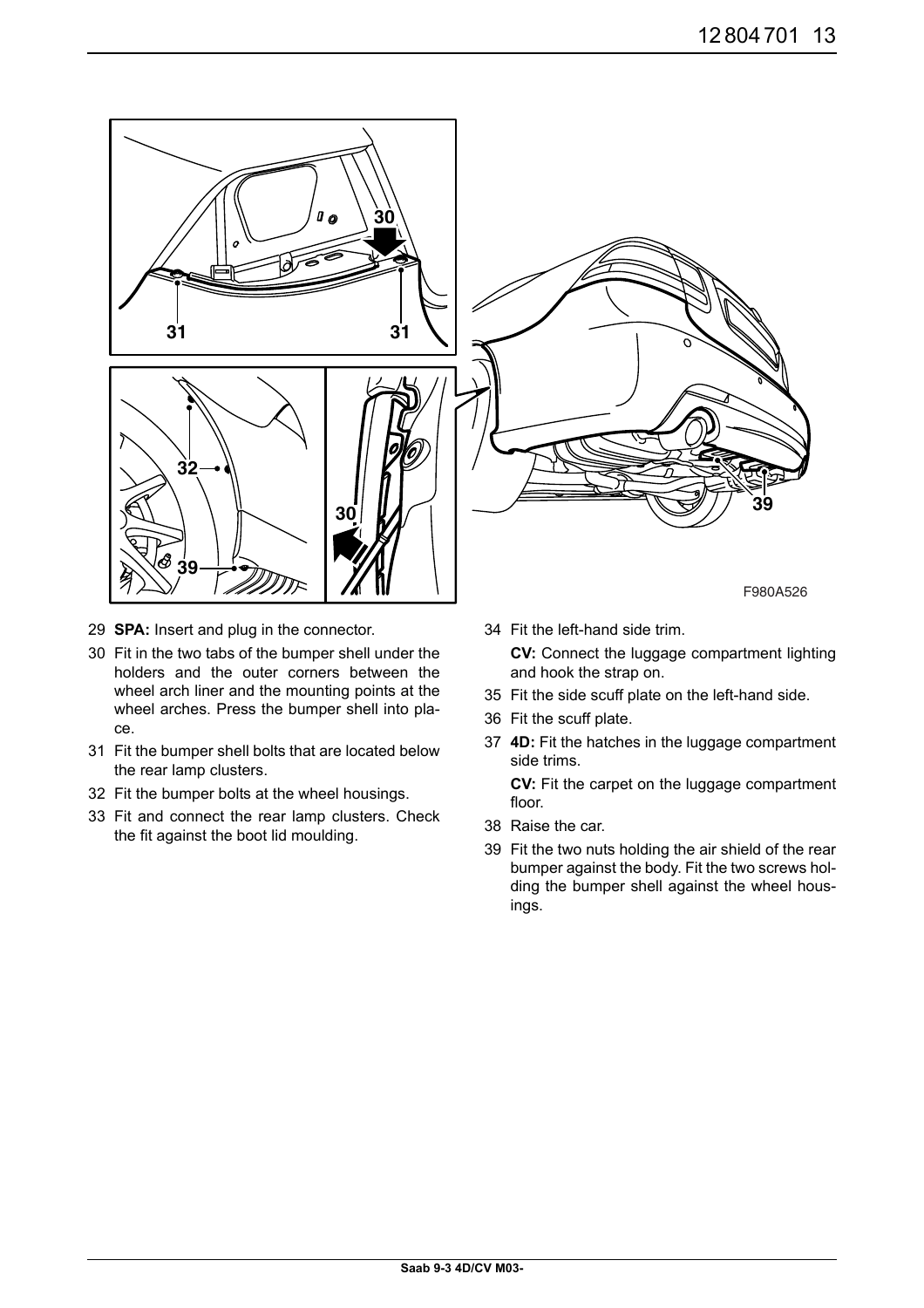



- 40 Fit the connector holder plate with connector to the towing bracket.
- 41 Mount the ball unit by fitting it into place and pressing it forwards and downwards so that the knob is automatically turned anti-clockwise and the lock is activated. Turn the key anti-clockwise and remove it.

# **WARNING**

Green should be the only colour shown in the socket at the knob.

Tug on the ball unit to make sure it is properly secured.

- 42 Lower the car and check the bumper alignment. Adjust if necessary.
- 43 Carefully remove the user instruction page and give it to the customer together with the installation instructions.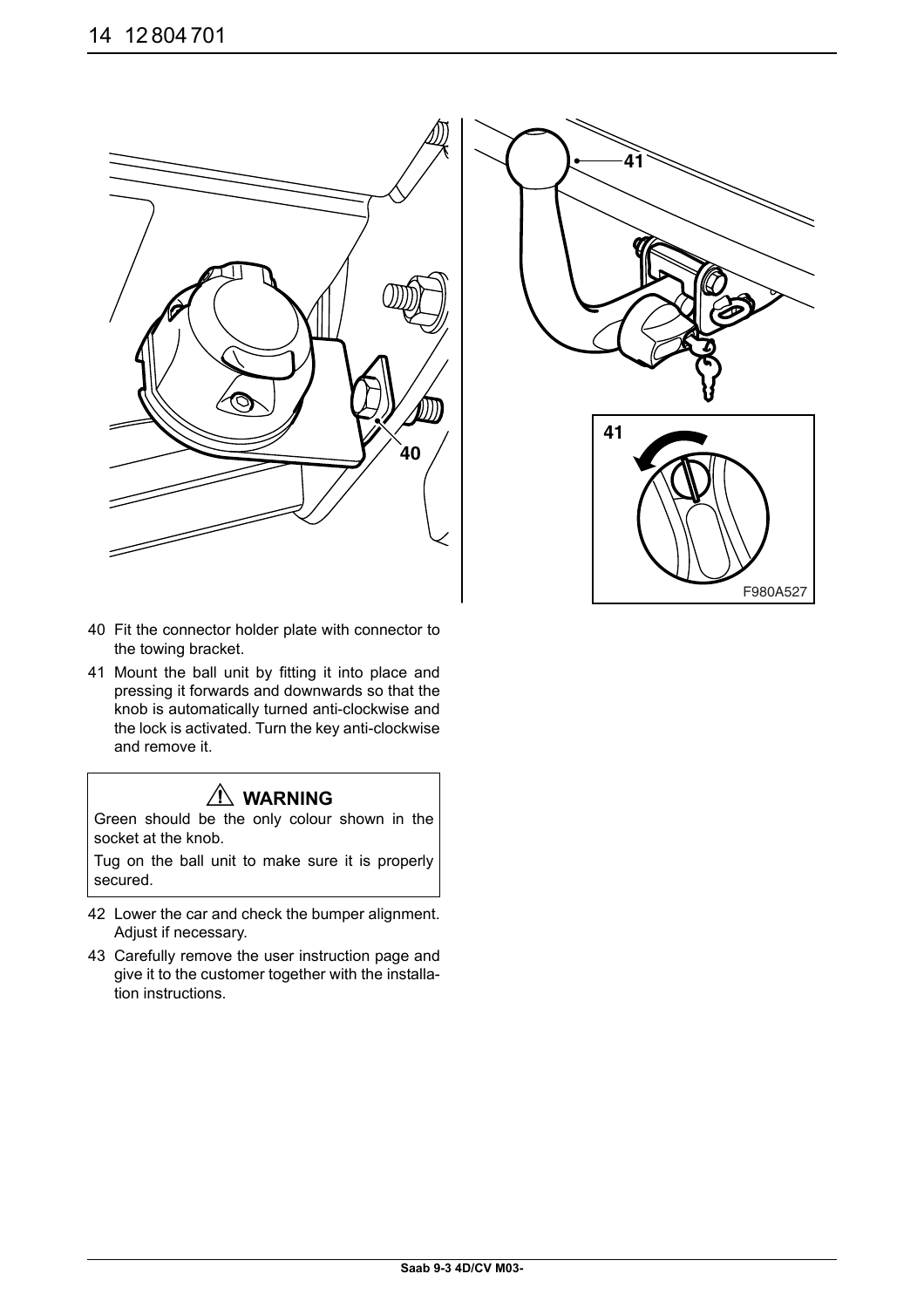### **Wiring diagram**



F3L12 021212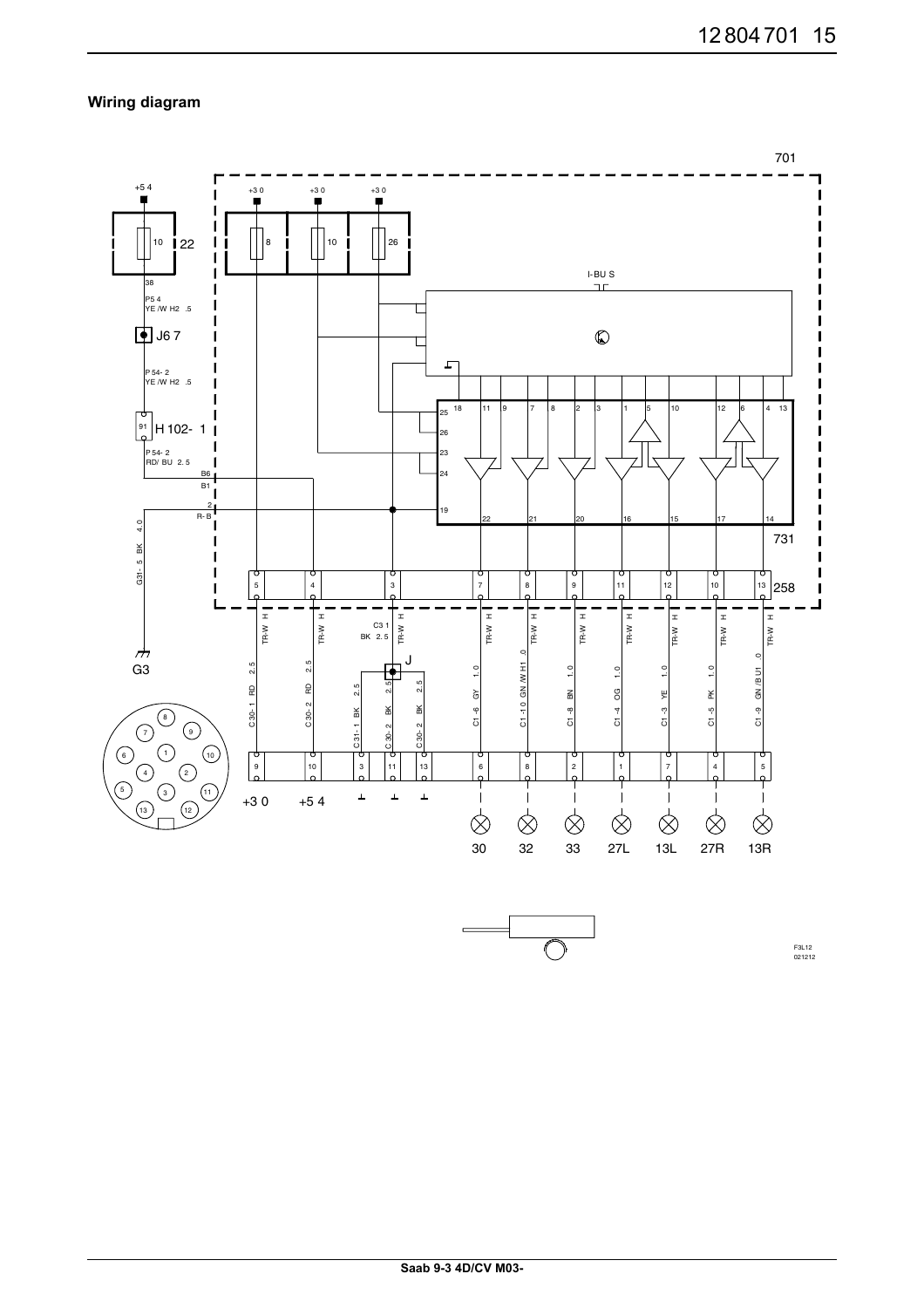## **List of components**

| No.    | Name<br>position                                                                                                                                                                                   |  |
|--------|----------------------------------------------------------------------------------------------------------------------------------------------------------------------------------------------------|--|
|        | <b>Components</b>                                                                                                                                                                                  |  |
| 13     | Lamp, parking light,<br>trailer                                                                                                                                                                    |  |
| 22     | Main dashboard fuse box,<br>on the short side of the instrument panel<br>near the left-hand door                                                                                                   |  |
| 27     | Lamp, direction indicators,<br>trailer                                                                                                                                                             |  |
| 30     | Lamp, brake lights,<br>trailer                                                                                                                                                                     |  |
| 32     | Lamp, reversing lights,<br>trailer                                                                                                                                                                 |  |
| 33     | Lamp, rear fog lights,<br>trailer                                                                                                                                                                  |  |
| 258    | Connector, towbar wiring harness,<br>in the luggage compartment electrical distri-<br>bution box                                                                                                   |  |
| 701    | Luggage compartment electrical distribution<br>box, on the wall behind the left rear wheel<br>housing                                                                                              |  |
| 731    | Trailer control module,<br>in the luggage compartment electrical distri-<br>bution box                                                                                                             |  |
|        | 102-pin connector                                                                                                                                                                                  |  |
| H102-1 | Lower left-hand A-pillar                                                                                                                                                                           |  |
|        | <b>Crimp connections</b>                                                                                                                                                                           |  |
| J      | Approx. 160 mm from the 13-pin connector                                                                                                                                                           |  |
| J67    | LHD: Approx. 150 mm from branching point<br>front left floor lighting towards connector<br>H102-1<br>RHD: Approx. 50 mm from branching point<br>grounding point G40 towards grounding<br>point G41 |  |
|        | <b>Grounding points</b>                                                                                                                                                                            |  |
| G3     | In the luggage compartment below the left-<br>hand light cluster                                                                                                                                   |  |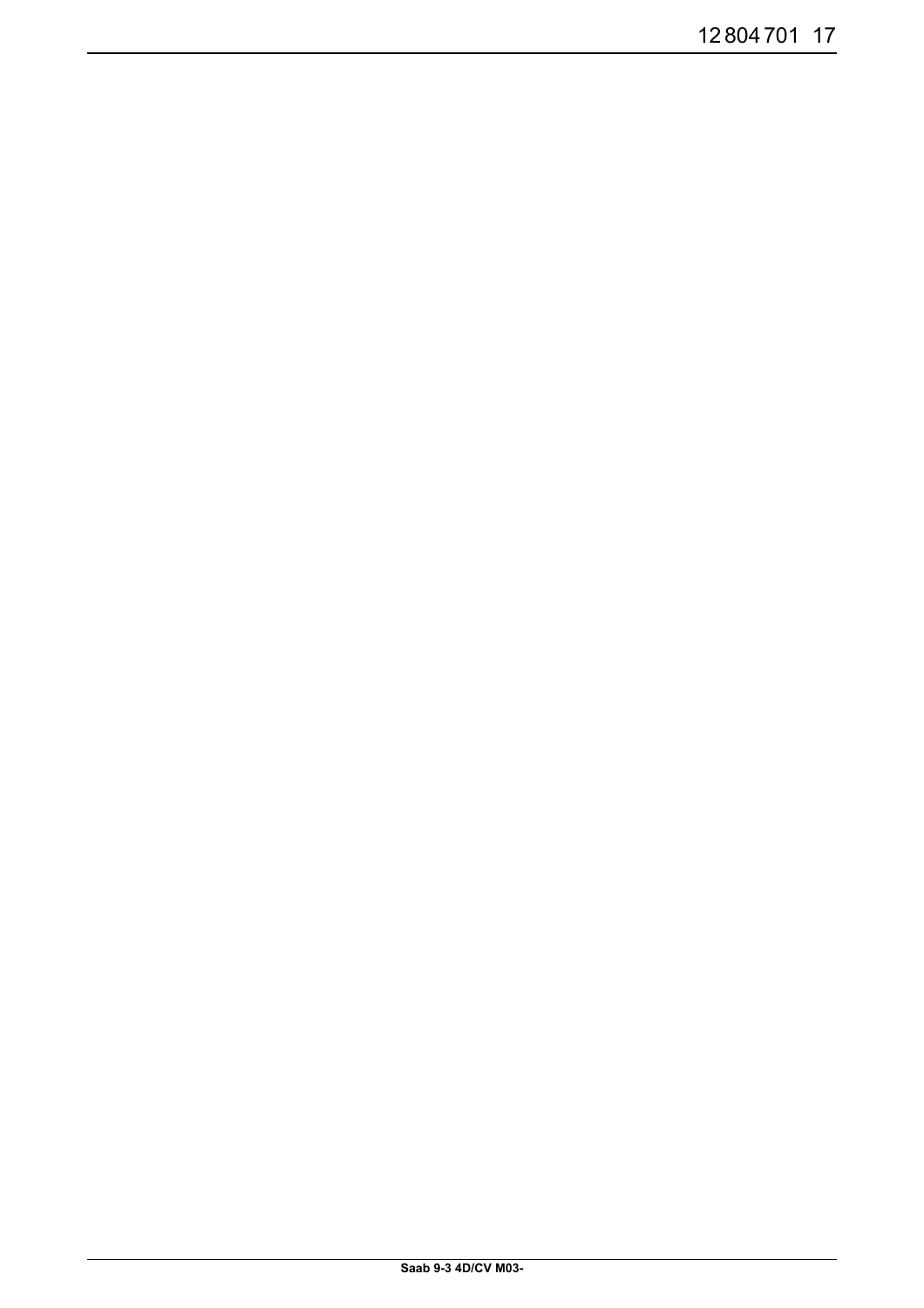

#### User instructions(keep in the car's Owners Manual) **A. Fitting the ball unit**

# **WARNING**

To ensure that the towbar is coupled **correctly and safely**:

•The coupling mechanism must **always** be well lubricated. Contact your nearest Saab dealer regarding which grease is appropriate.

•**Always** fit the protective cover when the towball unit is not attached.

•It must **always** be possible to detach and attach the towball unit without it jamming.

#### **Important**

If the trailer is equipped with extra electrical equipment in addition to normal outer lighting (e.g. inner lighting or fan) and connected to the car via the trailer's connector, the trailer must be equipped with a 13-pin connector (installed according to ISO 11446) in order to allow for a separate power supply.

#### **Important**

**Cars with SPA:** The SPA system will compensate for the towbar in measuring the distance behind the car irrespective of whether the ball unit is fitted.



- 1 Remove the protective cover.
- 2 Fit the ball unit into the bracket.
- 3 Press the ball unit forward and downward so that the knob is automatically turned anticlockwise and the lock is activated.

F980A105

4 Turn the key anticlockwise and remove it.

# **WARNING**

Green should be the only colour shown in the socket at the knob.

Tug on the ball unit to make sure it is properly secured.

#### **B. Removing the ball unit**

- 1 Insert the key in the lock and turn it clockwise.
- 2 Press in the knob and turn it clockwise until it meets resistance and an audible "click" is heard.
- 3 Lift the ball unit up and pull it rearwards.
- 4 Fit the protective cover.

#### **Important**

When the ball unit is removed, the protective collar must be fitted on the ball unit knob in order to protect the key.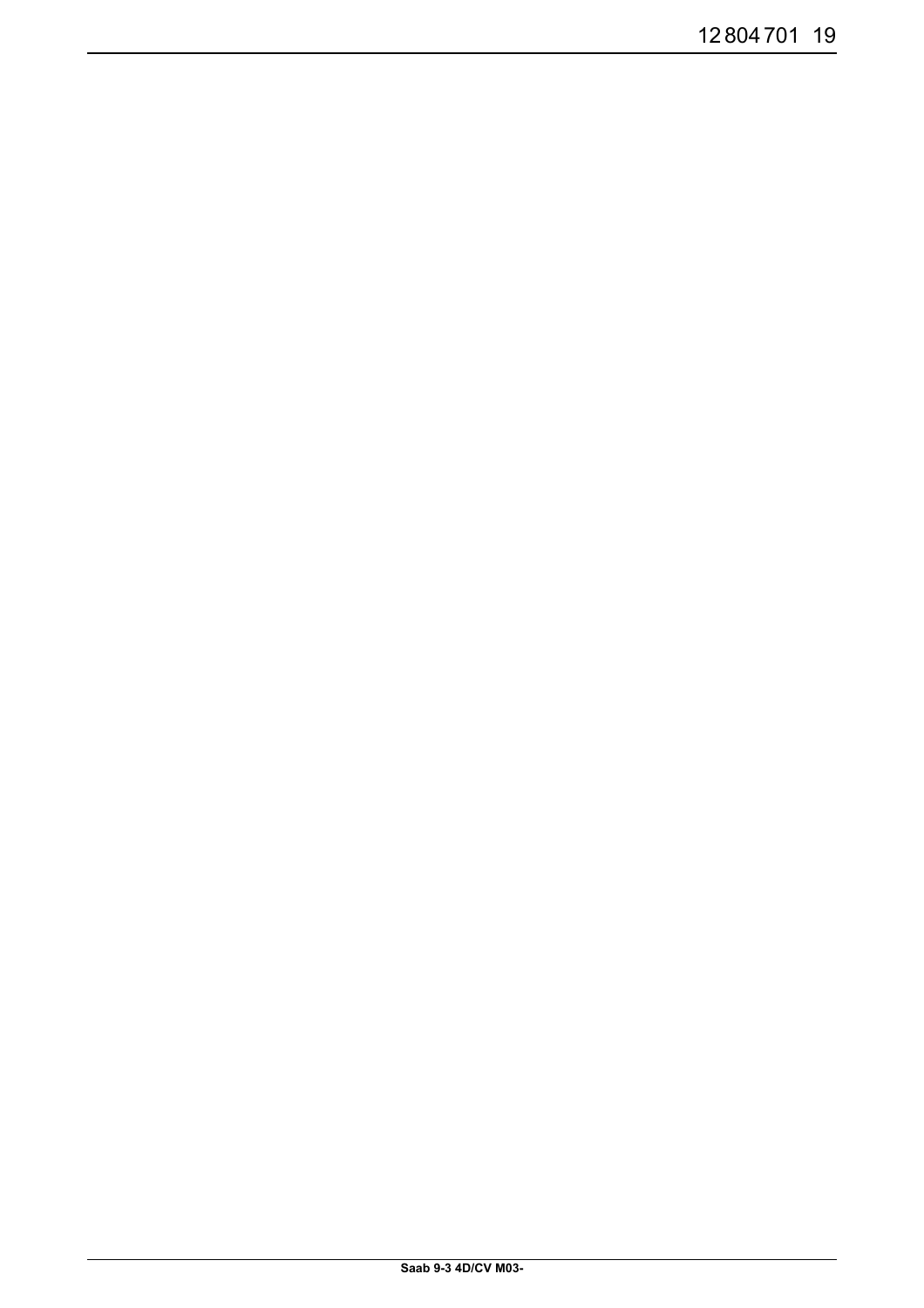# **Template 1**



F980A514